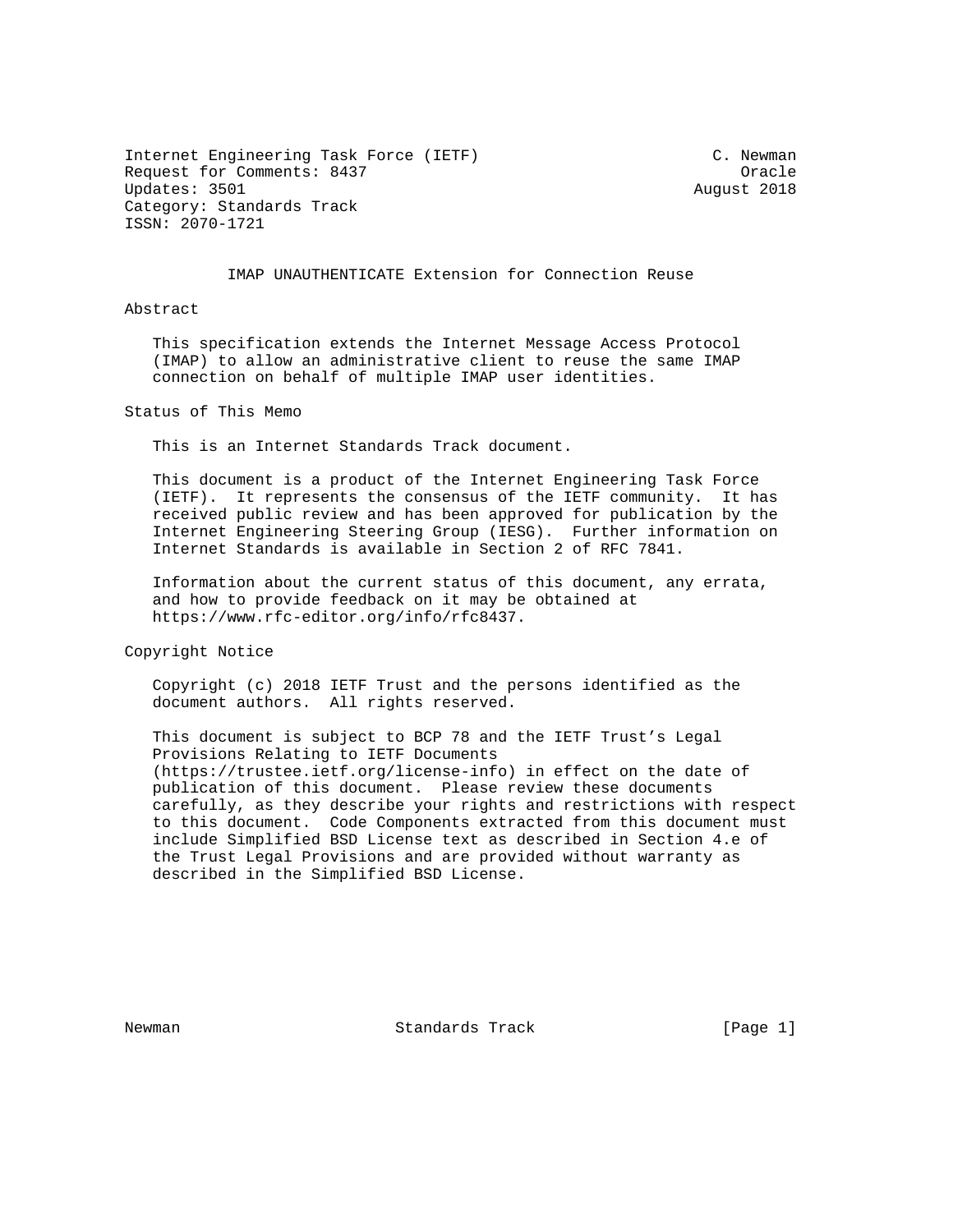Table of Contents

|                                                    |      |  | Introduction                      |  |  |  |  |  |  |  |  |  |  |  |  |  |  |   |  |              |
|----------------------------------------------------|------|--|-----------------------------------|--|--|--|--|--|--|--|--|--|--|--|--|--|--|---|--|--------------|
| 2.1                                                |      |  | Conventions Used in This Document |  |  |  |  |  |  |  |  |  |  |  |  |  |  |   |  | 2            |
| 3                                                  |      |  |                                   |  |  |  |  |  |  |  |  |  |  |  |  |  |  |   |  | 3            |
| $\overline{4}$                                     |      |  |                                   |  |  |  |  |  |  |  |  |  |  |  |  |  |  |   |  | 4            |
|                                                    | 4 1  |  | Stateful Extensions               |  |  |  |  |  |  |  |  |  |  |  |  |  |  |   |  | 4            |
| 4.2. Client Certificates, SASL EXTERNAL, and imaps |      |  |                                   |  |  |  |  |  |  |  |  |  |  |  |  |  |  | 5 |  |              |
| 5.                                                 |      |  |                                   |  |  |  |  |  |  |  |  |  |  |  |  |  |  |   |  | 6            |
| б.                                                 |      |  |                                   |  |  |  |  |  |  |  |  |  |  |  |  |  |  |   |  | 7            |
| 7                                                  |      |  |                                   |  |  |  |  |  |  |  |  |  |  |  |  |  |  |   |  |              |
| 8 <sub>1</sub>                                     |      |  |                                   |  |  |  |  |  |  |  |  |  |  |  |  |  |  |   |  | 7            |
| 9.                                                 |      |  |                                   |  |  |  |  |  |  |  |  |  |  |  |  |  |  |   |  | 8            |
|                                                    |      |  |                                   |  |  |  |  |  |  |  |  |  |  |  |  |  |  |   |  | $\mathsf{R}$ |
|                                                    | 10 1 |  | Normative References              |  |  |  |  |  |  |  |  |  |  |  |  |  |  |   |  | $\mathsf{R}$ |
|                                                    |      |  | 10.2. Informative References      |  |  |  |  |  |  |  |  |  |  |  |  |  |  |   |  | 9            |
|                                                    |      |  | Appendix A. Design Considerations |  |  |  |  |  |  |  |  |  |  |  |  |  |  |   |  | 11           |
|                                                    |      |  | Acknowledgements                  |  |  |  |  |  |  |  |  |  |  |  |  |  |  |   |  | 11           |
|                                                    |      |  | Author's Address                  |  |  |  |  |  |  |  |  |  |  |  |  |  |  |   |  | 11           |
|                                                    |      |  |                                   |  |  |  |  |  |  |  |  |  |  |  |  |  |  |   |  |              |

### 1. Introduction

 Modern IMAP [RFC3501] server deployments often have peer systems with administrative privilege that perform actions on behalf of IMAP end users. For example, a voicemail gateway can use IMAP to store a user's voicemail and mark that voicemail as \Seen when the user listens to it via the phone interface. These systems can issue the IMAP AUTHENTICATE command with administrative credentials to act on behalf of other users. However, with the IMAP base specification, these specialized IMAP clients must close the connection and create a new connection for each user. For efficiency reasons, it is desirable for these clients to reuse the same connection, particularly if SSL has been negotiated. This specification proposes the UNAUTHENTICATE command to achieve this goal.

 The IMAP state machine described in Section 3 of RFC 3501 does not have a transition from authenticated or selected state to not authenticated state. The UNAUTHENTICATE command adds this transition.

2. Conventions Used in This Document

 The key words "MUST", "MUST NOT", "REQUIRED", "SHALL", "SHALL NOT", "SHOULD", "SHOULD NOT", "RECOMMENDED", "NOT RECOMMENDED", "MAY", and "OPTIONAL" in this document are to be interpreted as described in BCP 14 [RFC2119] [RFC8174] when, and only when, they appear in all capitals, as shown here.

Newman **Standards Track** [Page 2]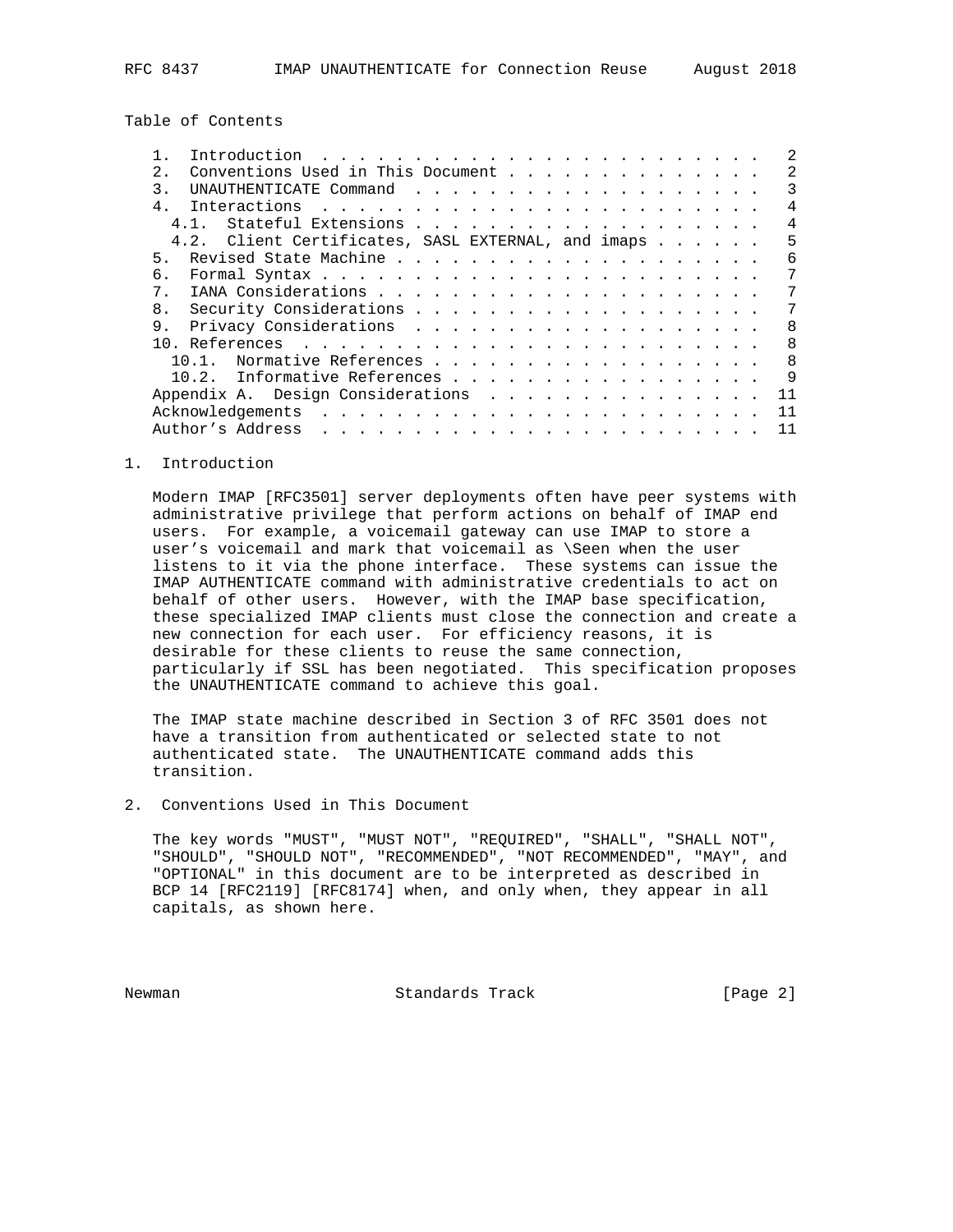Arguments: None

Responses: No specific response for this command

 Result: OK - Completed, now in not authenticated state BAD - Command unknown or arguments invalid

 This command directs the server to reset all connection state except for the state of the TLS [RFC8446] layer. Upon completion, the server connection is placed in not authenticated state. This represents Transition 7 in the State Machine Diagram (Section 5).

 If a mailbox was selected, the mailbox ceases to be selected, but no expunge event is generated. If a Simple Authentication and Security Layer (SASL) [RFC4422] was active, the server terminates its outgoing security layer immediately after sending the CRLF following the OK response. The client's outgoing security layer terminates immediately after the CRLF following the UNAUTHENTICATE command. Note that a BAD response only occurs if UNAUTHENTICATE is issued in an invalid state, is not advertised by the server, or does not follow the command syntax in the specification. A NO response is not permitted. As a result, specification-compliant implementations will interoperate across security layer termination.

 After sending this command, the client is free to issue a new AUTHENTICATE or LOGIN command as permitted based on the server's capabilities. If no SASL security layer was active, the client is permitted to pipeline the UNAUTHENTICATE command with a subsequent AUTHENTICATE command. If the IMAP server also advertises SASL-IR [RFC4959], this permits an administrative client to re-authenticate in one round trip. Because of this pipelining optimization, a server advertising UNAUTHENTICATE is not permitted to respond to the UNAUTHENTICATE command with a NO response if it is unable to reset the state associated with the connection. Servers MAY close the connection with an untagged BYE response if this preferably rare situation occurs.

 Servers MAY choose to advertise the UNAUTHENTICATE capability only after authentication has completed. As a result, clients may need to issue an IMAP CAPABILITY command after authentication in order to determine the availability of UNAUTHENTICATE.

Newman **Standards Track** [Page 3]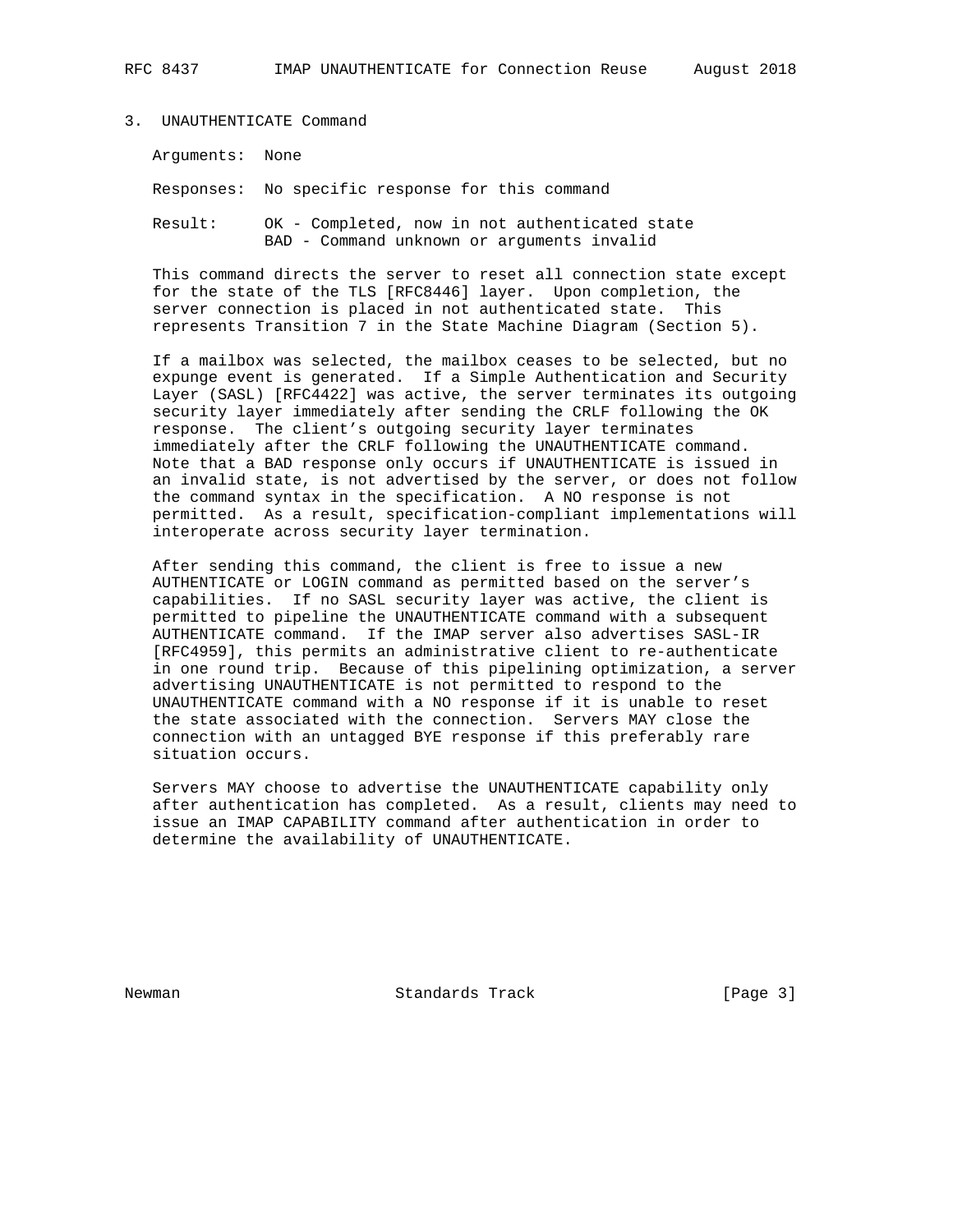The IMAP ID [RFC2971] command provides properties about the client primarily for use in server log or audit files. Because IMAP ID is not related to application authentication or user identity in any way, and caching it for the duration of the client connection can be useful, the interaction between IMAP ID and the UNAUTHENTICATE command is defined by the implementation.

4. Interactions

 This section describes interactions between this extension and other IMAP extensions or usage models.

4.1. Stateful Extensions

 The connection state for the following list of IMAP extensions MUST be reset if both a) the specified extension is advertised and b) the UNAUTHENTICATE command is advertised and used. This list may not be complete; the requirement to reset the connection state applies to all current and future extensions except STARTTLS and ID. Additional requirements apply to specific stateful extensions as follows:

- o Cached identity information, such as group memberships, that are used to evaluate access control lists [RFC4314] MUST be reset.
- o After an UNAUTHENTICATE command is issued, CONDSTORE servers [RFC7162] MUST behave as if no CONDSTORE-enabling command was issued.
- o If IMAP COMPRESS [RFC4978] is active, the server terminates its outgoing compression layer after it sends the CRLF following the OK response. The client terminates its outgoing compression layer after the CRLF following the UNAUTHENTICATE command. When it matters, the compression layer terminates before a SASL layer terminates.
- o Any extensions enabled by the IMAP ENABLE [RFC5161] command cease to be enabled when the UNAUTHENTICATE command is issued. This includes, but is not limited to, CONDSTORE [RFC7162], QRESYNC [RFC7162], METADATA [RFC5464], METADATA-SERVER [RFC5464], and UTF8=ACCEPT [RFC6855].
- o A server advertising SEARCHRES [RFC5182] discards any saved search results so that '\$' subsequently represents the empty set.
- o A server advertising LANGUAGE [RFC5255] will revert to the "i-default" language.

Newman **Standards Track Example 1** [Page 4]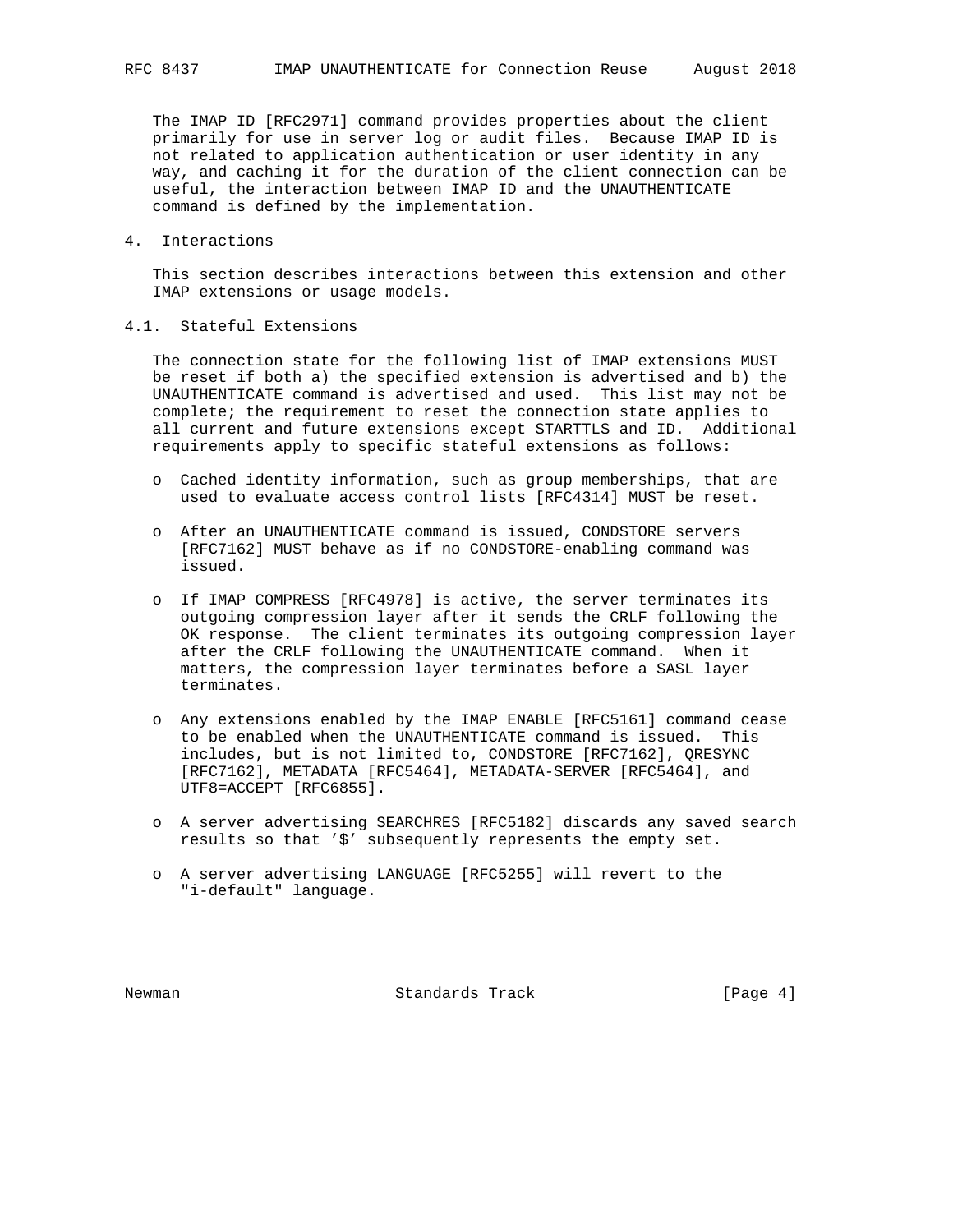- o When a server advertises CONTEXT=SEARCH or CONTEXT=SORT [RFC5267], the UNAUTHENTICATE command includes an implicit CANCELUPDATE for all server contexts.
- o When a server advertises NOTIFY [RFC5465], the UNAUTHENTICATE command cancels the server state related to the NOTIFY command and reverts to default IMAP base-specification behavior for notifications.
- 4.2. Client Certificates, SASL EXTERNAL, and imaps

 When a TLS [RFC8446] security layer is negotiated using either the STARTTLS command or the imaps port [RFC8314], IMAP servers may be configured to request a client certificate, and IMAP clients may provide one. Client credentials at the TLS layer do not normally impact the application layer; however, they do have an impact when the SASL EXTERNAL mechanism [RFC4422] in an IMAP AUTHENTICATE command is used to direct the server to use the provided client certificate to authenticate as the specified IMAP user. The UNAUTHENTICATE command breaks any application-level binding of the TLS client credentials but does not discard the client credentials. As a result, an administrative client may use a client certificate with administrative privilege to act on behalf of multiple IMAP users in the same connection via the EXTERNAL mechanism and the UNAUTHENTICATE command.

 Some server implementations using the imaps port will request and use a TLS client certificate to authenticate immediately as the default IMAP identity associated with that certificate. These implementations indicate this behavior by using the PREAUTH greeting, as indicated by Transition 2 in the State Machine Diagram (Section 5). As a result, TLS client certificates cannot be used for administrative proxy authentication with the imaps port unless the UNAUTHENTICATE command is also advertised. In that case, an administrative client can respond to the PREAUTH greeting with an UNAUTHENTICATE command and then issue an AUTHENTICATE EXTERNAL command.

Newman **Standards Track Example 1** [Page 5]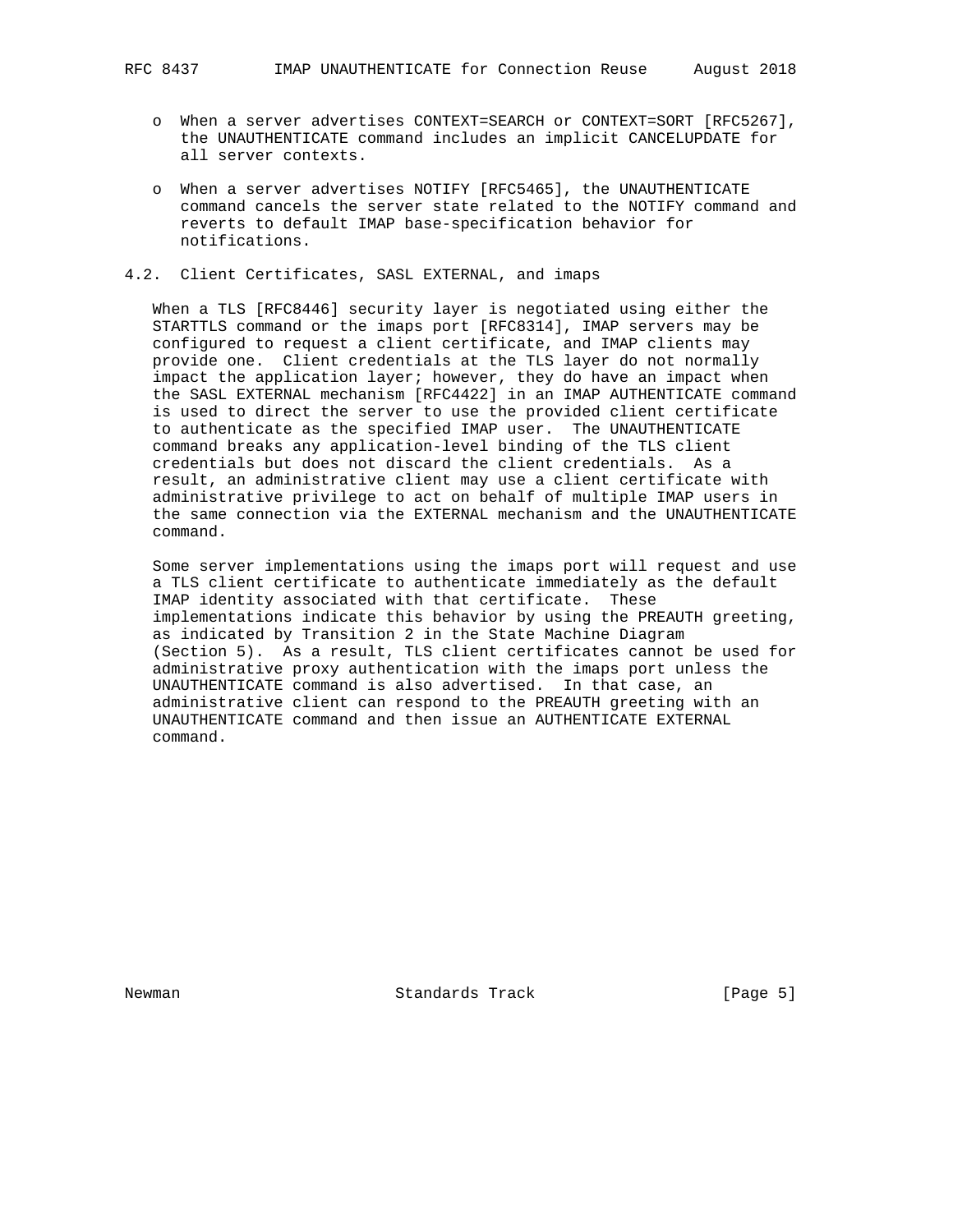## 5. Revised State Machine



Revised IMAP state machine transitions:

- 1. Connection without pre-authentication (OK greeting)
- 2. Pre-authenticated connection (PREAUTH greeting)
- 3. Rejected connection (BYE greeting)
- 4. Successful LOGIN or AUTHENTICATE command

Newman **Standards Track** [Page 6]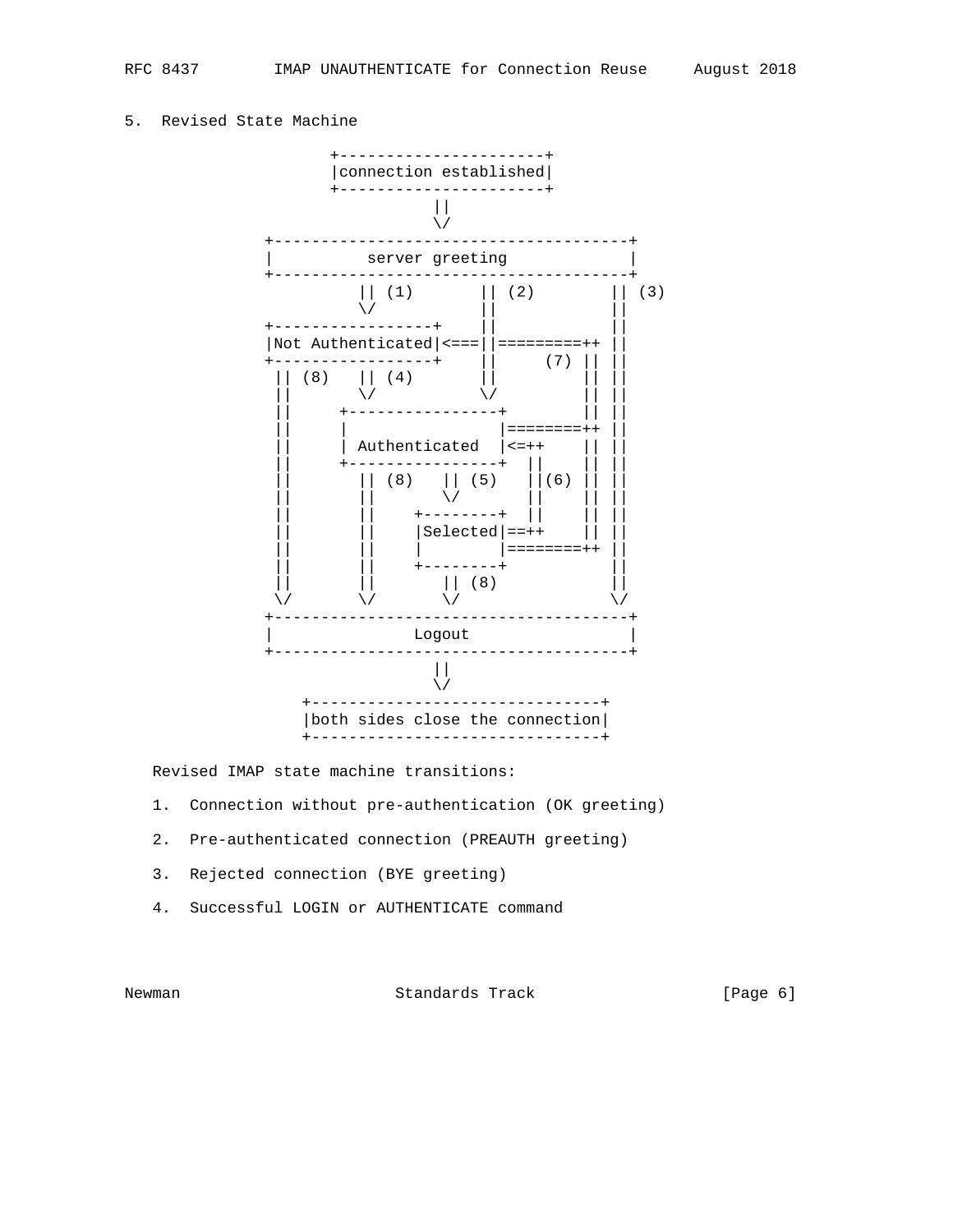- 5. Successful SELECT or EXAMINE command
- 6. CLOSE, UNSELECT [RFC3691], or failed SELECT or EXAMINE command
- 7. UNAUTHENTICATE command
- 8. LOGOUT command, server shutdown, or connection closed
- 6. Formal Syntax

 The following syntax specification uses the Augmented Backus-Naur Form (ABNF), as described in [RFC5234]. Amended terms are defined in [RFC3501].

 capability =/ "UNAUTHENTICATE" command-auth =/ "UNAUTHENTICATE" command-select =/ "UNAUTHENTICATE"

7. IANA Considerations

 IANA has added the UNAUTHENTICATE capability to the "IMAP Capabilities" registry.

8. Security Considerations

 The original IMAP state machine was designed to allow a server implementation approach in which each IMAP authentication identity matches an operating system identity and the server revokes all administrative privilege once authentication completes. This extension is not compatible with that implementation approach. However, that approach has significant performance costs on Unix systems, and this extension is designed for environments where efficiency is a relatively high-priority deployment goal. This extension is therefore appropriate for some deployments but may not be appropriate for the most security-sensitive environments.

 IMAP server implementations are complicated and can retain a lot of state related to an authenticated user. Server implementers need to take care to reset all server state such that authentication as a subsequent user does not inherit any data or privileges from the previous user. State data associated with a user can include cached identity information such as group membership used to evaluate access control lists [RFC4314], active notifications [RFC5465], access to per-user data such as flags, etc.

Newman **Standards Track** [Page 7]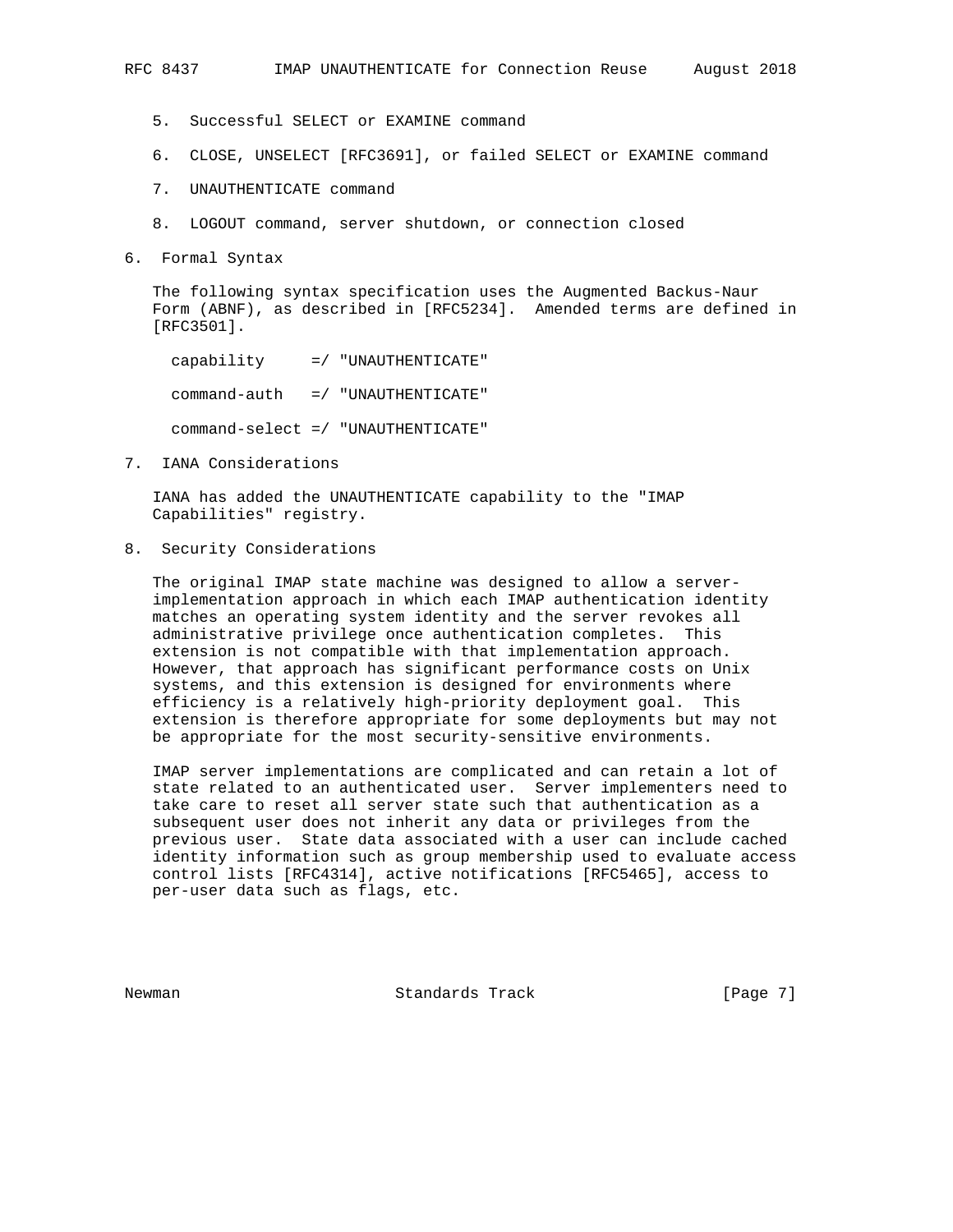IMAP server systems are often deployed in a two-tier model where a server-side IMAP proxy routes to an IMAP backend that handles all connections for a subset of possible users. Some IMAP proxies enter a pass-through mode after authentication. If enabled, the UNAUTHENTICATE command would allow a client, on a subsequent authentication, to bypass any security restrictions present in the proxy layer but not in the backend server layer. As a result, IMAP server implementations of this extension MUST provide a way to disable it when it is not needed. Use of an IMAP proxy that processes the UNAUTHENTICATE command at the proxy layer eliminates this concern. Another option to mitigate this concern is for servers to only enable the UNAUTHENTICATE extension if the supplied authentication credentials are associated with an administrative identity.

9. Privacy Considerations

 For the most part, this extension will have no impact on the privacy considerations already present in an IMAP implementation. However, if this extension were used between data centers, it could improve end-user privacy by increasing the difficultly of traffic analysis due to connection reuse.

- 10. References
- 10.1. Normative References
	- [RFC2119] Bradner, S., "Key words for use in RFCs to Indicate Requirement Levels", BCP 14, RFC 2119, DOI 10.17487/RFC2119, March 1997, <https://www.rfc-editor.org/info/rfc2119>.
	- [RFC3501] Crispin, M., "INTERNET MESSAGE ACCESS PROTOCOL VERSION 4rev1", RFC 3501, DOI 10.17487/RFC3501, March 2003, <https://www.rfc-editor.org/info/rfc3501>.
- [RFC5234] Crocker, D., Ed. and P. Overell, "Augmented BNF for Syntax Specifications: ABNF", STD 68, RFC 5234, DOI 10.17487/RFC5234, January 2008, <https://www.rfc-editor.org/info/rfc5234>.
	- [RFC8174] Leiba, B., "Ambiguity of Uppercase vs Lowercase in RFC 2119 Key Words", BCP 14, RFC 8174, DOI 10.17487/RFC8174, May 2017, <https://www.rfc-editor.org/info/rfc8174>.

Newman **Standards Track Example 1** [Page 8]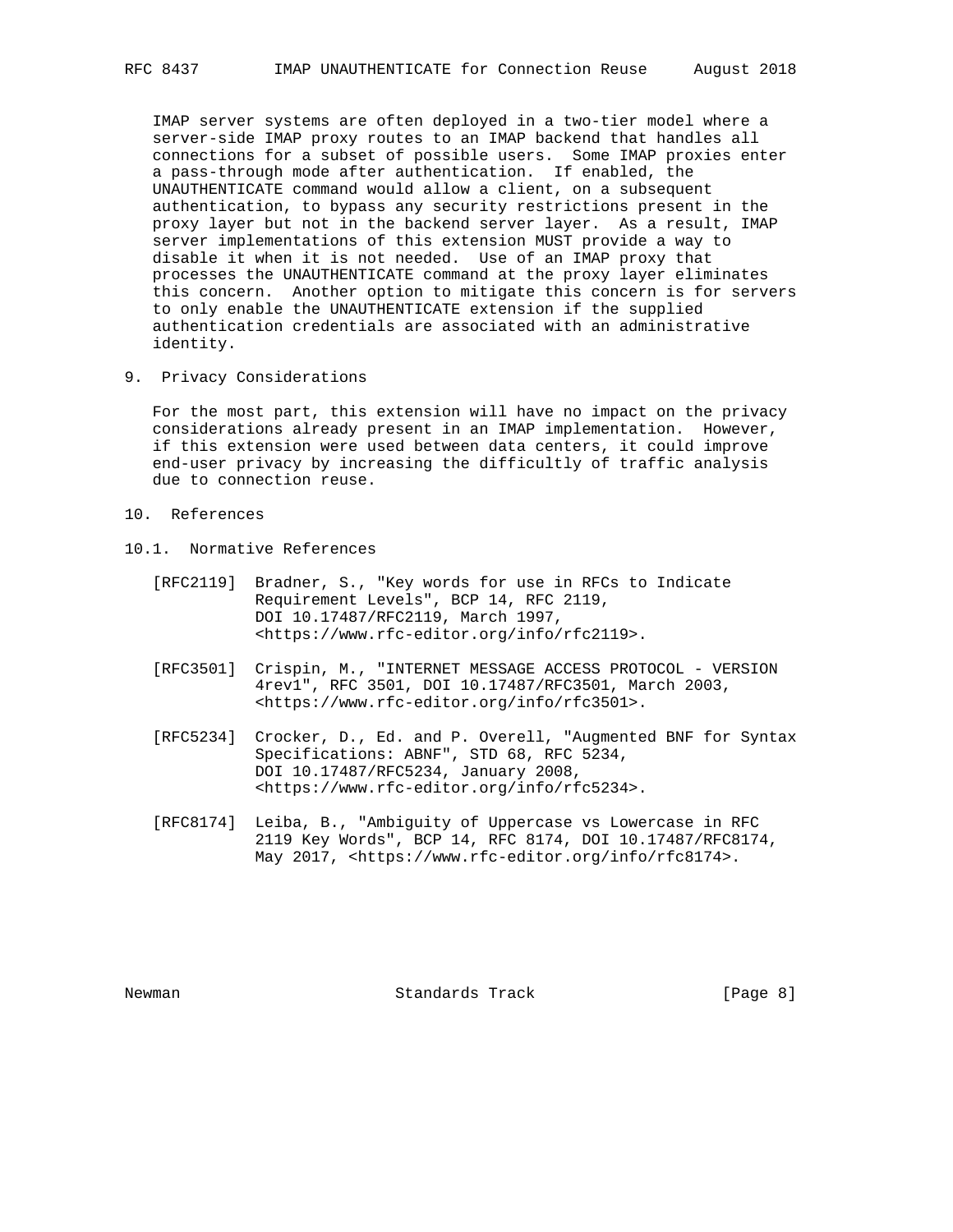- 10.2. Informative References
	- [RFC2971] Showalter, T., "IMAP4 ID extension", RFC 2971, DOI 10.17487/RFC2971, October 2000, <https://www.rfc-editor.org/info/rfc2971>.
	- [RFC3691] Melnikov, A., "Internet Message Access Protocol (IMAP) UNSELECT command", RFC 3691, DOI 10.17487/RFC3691, February 2004, <https://www.rfc-editor.org/info/rfc3691>.
	- [RFC4314] Melnikov, A., "IMAP4 Access Control List (ACL) Extension", RFC 4314, DOI 10.17487/RFC4314, December 2005, <https://www.rfc-editor.org/info/rfc4314>.
	- [RFC4422] Melnikov, A., Ed. and K. Zeilenga, Ed., "Simple Authentication and Security Layer (SASL)", RFC 4422, DOI 10.17487/RFC4422, June 2006, <https://www.rfc-editor.org/info/rfc4422>.
	- [RFC4959] Siemborski, R. and A. Gulbrandsen, "IMAP Extension for Simple Authentication and Security Layer (SASL) Initial Client Response", RFC 4959, DOI 10.17487/RFC4959, September 2007, <https://www.rfc-editor.org/info/rfc4959>.
	- [RFC4978] Gulbrandsen, A., "The IMAP COMPRESS Extension", RFC 4978, DOI 10.17487/RFC4978, August 2007, <https://www.rfc-editor.org/info/rfc4978>.
	- [RFC5161] Gulbrandsen, A., Ed. and A. Melnikov, Ed., "The IMAP ENABLE Extension", RFC 5161, DOI 10.17487/RFC5161, March 2008, <https://www.rfc-editor.org/info/rfc5161>.
	- [RFC5182] Melnikov, A., "IMAP Extension for Referencing the Last SEARCH Result", RFC 5182, DOI 10.17487/RFC5182, March 2008, <https://www.rfc-editor.org/info/rfc5182>.
	- [RFC5255] Newman, C., Gulbrandsen, A., and A. Melnikov, "Internet Message Access Protocol Internationalization", RFC 5255, DOI 10.17487/RFC5255, June 2008, <https://www.rfc-editor.org/info/rfc5255>.
	- [RFC5267] Cridland, D. and C. King, "Contexts for IMAP4", RFC 5267, DOI 10.17487/RFC5267, July 2008, <https://www.rfc-editor.org/info/rfc5267>.

Newman **Standards Track Example 1** [Page 9]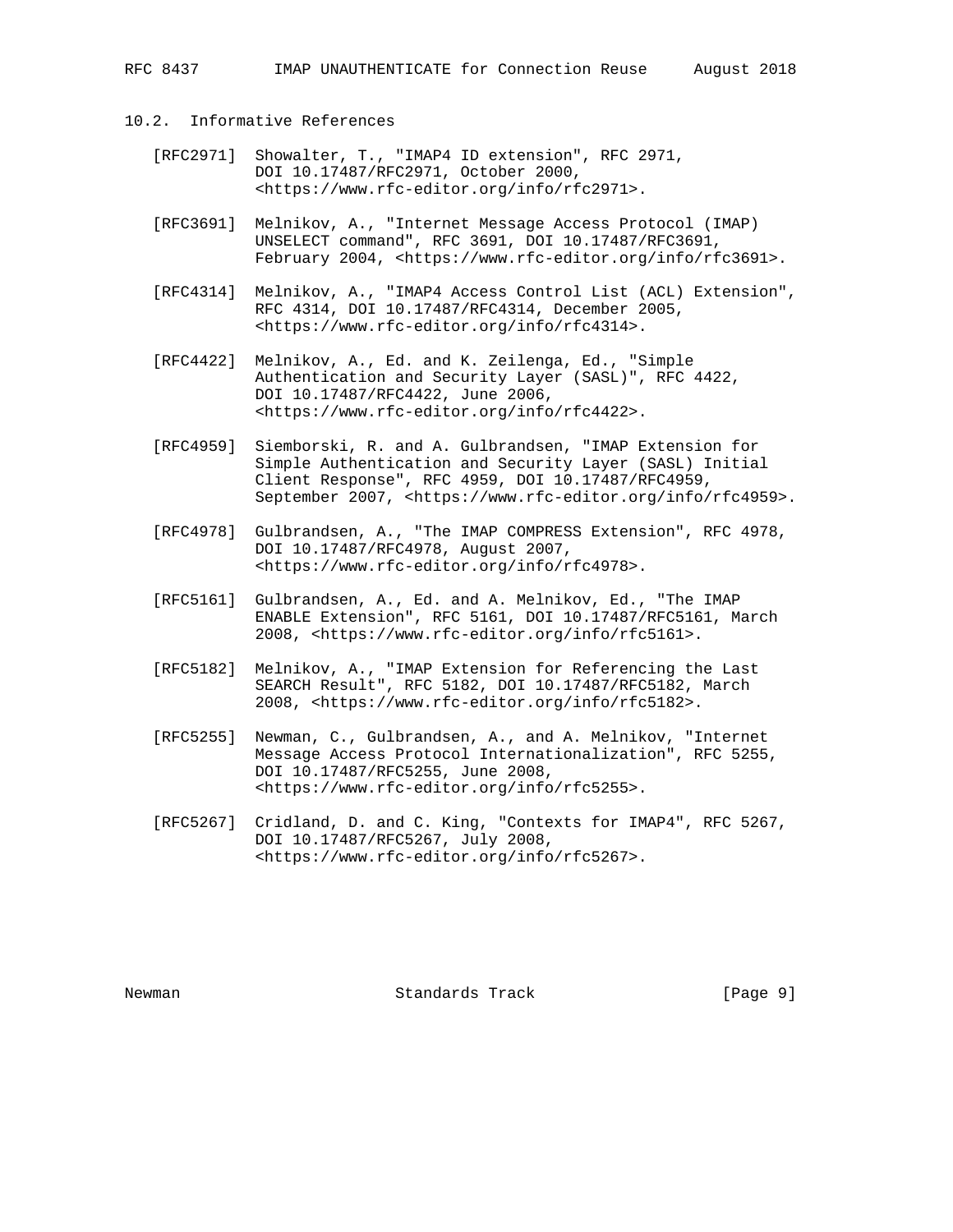- [RFC5464] Daboo, C., "The IMAP METADATA Extension", RFC 5464, DOI 10.17487/RFC5464, February 2009, <https://www.rfc-editor.org/info/rfc5464>.
- [RFC5465] Gulbrandsen, A., King, C., and A. Melnikov, "The IMAP NOTIFY Extension", RFC 5465, DOI 10.17487/RFC5465, February 2009, <https://www.rfc-editor.org/info/rfc5465>.
- [RFC6855] Resnick, P., Ed., Newman, C., Ed., and S. Shen, Ed., "IMAP Support for UTF-8", RFC 6855, DOI 10.17487/RFC6855, March 2013, <https://www.rfc-editor.org/info/rfc6855>.
- [RFC7162] Melnikov, A. and D. Cridland, "IMAP Extensions: Quick Flag Changes Resynchronization (CONDSTORE) and Quick Mailbox Resynchronization (QRESYNC)", RFC 7162, DOI 10.17487/RFC7162, May 2014, <https://www.rfc-editor.org/info/rfc7162>.
- [RFC8314] Moore, K. and C. Newman, "Cleartext Considered Obsolete: Use of Transport Layer Security (TLS) for Email Submission and Access", RFC 8314, DOI 10.17487/RFC8314, January 2018, <https://www.rfc-editor.org/info/rfc8314>.
- [RFC8446] Rescorla, E., "The Transport Layer Security (TLS) Protocol Version 1.3", RFC 8446, DOI 10.17487/RFC8446, August 2018, <https://www.rfc-editor.org/info/rfc8446>.

Newman Standards Track [Page 10]